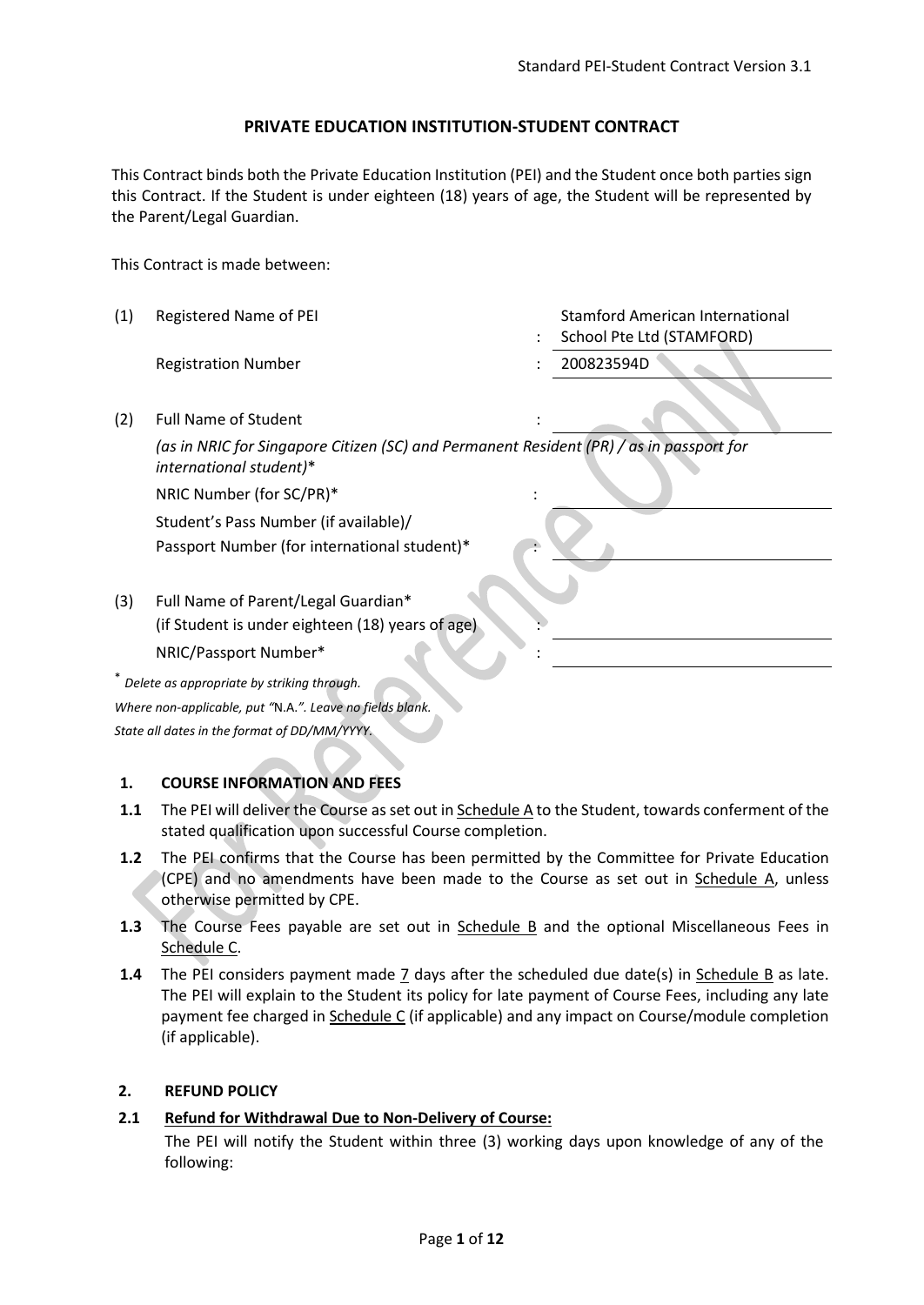- (i) It does not commence the Course on the Course Commencement Date;
- (ii) It terminates the Course before the Course Commencement Date;
- (iii) It does not complete the Course by the Course Completion Date;
- (iv) It terminates the Course before the Course Completion Date;
- (v) It has not ensured that the Student meets the course entry or matriculation requirement as set by the organisation stated in Schedule A within any stipulated timeline set by CPE;
- (vi) The Student's Pass application is rejected by Immigration and Checkpoints Authority (ICA); or
- (vii) In relation to Singapore citizens, approval has not been received from Ministry of Education (MOE).

The Student should be informed in writing of alternative study arrangements (if any), and also be entitled to a refund of the entire Course Fees and Miscellaneous Fees already paid should the Student decide to withdraw, within seven (7) working days of the above notice.

### **2.2 Refund for Withdrawal Due to Other Reasons:**

If the Student withdraws from the Course for any reason other than those stated in Clause 2.1, the PEI will, within seven (7) working days of receiving the Student's written notice of withdrawal, refund to the Student an amount based on the table in Schedule D.

### **2.3 Refund During Cooling-Off Period:**

The PEI will provide the Student with a cooling-off period of seven (7) working days after the date that the Contract has been signed by both parties.

The Student will be refunded the highest percentage (stated in Schedule D) of the fees already paid if the Student submits a written notice of withdrawal to the PEI within the cooling-off period, regardless of whether the Student has started the course or not.

### **3. ADDITIONAL INFORMATION**

- **3.1** The laws of Singapore will apply to how this Contract will be read and to the rights the parties have under this Contract.
- **3.2** If any part of this Contract is not valid for any reason under the law of Singapore, this will not affect any other part of this Contract.
- **3.3** If the Student and the PEI cannot settle a dispute using the way arranged by the PEI, the Student and the PEI may refer the dispute to the CPE Mediation-Arbitration Scheme [\(https://www.ssg.gov.sg/cpe/student-services/dispute-resolution.html\)](https://www.ssg.gov.sg/cpe/student-services/dispute-resolution.html).
- **3.4** All information given by the Student to the PEI will not be given by the PEI to anyone else, unless the Student signs in writing that he agrees or unless the PEI is allowed to give the information by law.
- **3.5** If there is any other agreement between the PEI and the Student that is different from the terms in this Contract, then the terms in this Contract will apply.
- **3.6** If the Student or the PEI does not exercise or delay exercising any right granted by this Contract, the Student and the PEI will still be able to exercise the same type of right under this Contract during the rest of the time the Contract continues.
- **3.7** If this Contract is also signed or translated in any language other than English and there is a difference from the English language copy of this Contract, the English language copy will apply.
- **3.8** The Stamford terms and conditions form part of the PEI-Student Contract and form the basis of a legal contract for educational services.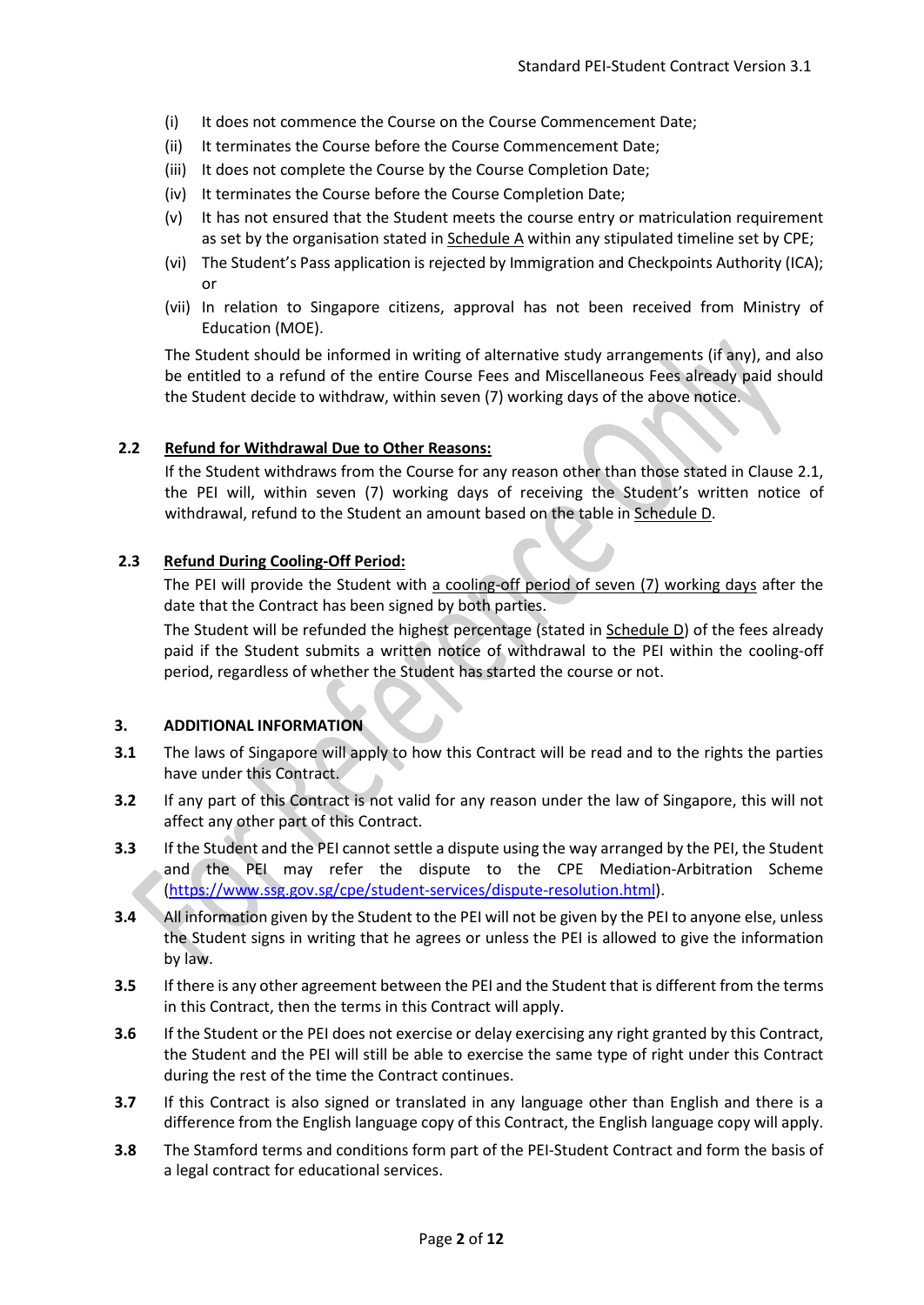# **SCHEDULE A COURSE DETAILS**

|  |  |  |  | Note: The information provided below should be the same as that submitted to the CPE. |  |
|--|--|--|--|---------------------------------------------------------------------------------------|--|
|--|--|--|--|---------------------------------------------------------------------------------------|--|

| 1) | Course Title                                                                                            | <b>Stamford American International School</b><br>(STAMFORD) Infant Care Program                                                                                                                                                                                                                                                                                                                                                                  |
|----|---------------------------------------------------------------------------------------------------------|--------------------------------------------------------------------------------------------------------------------------------------------------------------------------------------------------------------------------------------------------------------------------------------------------------------------------------------------------------------------------------------------------------------------------------------------------|
| 2) | Course Duration (in months)                                                                             | Up to a maximum of 16 months, subject to a minimum of 2<br>months                                                                                                                                                                                                                                                                                                                                                                                |
| 3) | <b>Full-time or Part-time Course</b>                                                                    | Part-Time (Full Day): 2 days per week on working days only<br>(8.00am to 6.00pm)                                                                                                                                                                                                                                                                                                                                                                 |
|    |                                                                                                         | Part-Time (Full Day): 3 days per week on working days only<br>(8.00am to 6.00pm)                                                                                                                                                                                                                                                                                                                                                                 |
|    |                                                                                                         | Full-Time (Full Day): 5 days per week on working days only<br>(8.00am to 6.00pm)                                                                                                                                                                                                                                                                                                                                                                 |
| 4) | <b>Course Commencement Date</b>                                                                         | Weekly                                                                                                                                                                                                                                                                                                                                                                                                                                           |
| 5) | <b>Course Completion Date</b>                                                                           | Date of leaving the school or graduating from the relevant<br>grade                                                                                                                                                                                                                                                                                                                                                                              |
| 6) | Date of Commencement of Studies<br>if later than Course Commencement<br>Date                            | N.A                                                                                                                                                                                                                                                                                                                                                                                                                                              |
|    | Note: "N.A." if both dates are the same                                                                 |                                                                                                                                                                                                                                                                                                                                                                                                                                                  |
| 7) | Qualification<br>(Name of award to be conferred on<br>the Student upon successful Course<br>completion) | Does not apply                                                                                                                                                                                                                                                                                                                                                                                                                                   |
| 8) | Organisation which develops the<br>Course                                                               | Stamford American International School (STAMFORD)                                                                                                                                                                                                                                                                                                                                                                                                |
| 9) | Organisation which awards/confers<br>the qualification                                                  | Stamford American International School (STAMFORD)                                                                                                                                                                                                                                                                                                                                                                                                |
|    | 10) Course entry requirement(s)                                                                         | As determined by STAMFORD, are based on students' age (2<br>months to 18 months of age), readiness and the physical<br>classroom availability. Once a parent submits the required<br>admissions forms and documents and the Application<br>Registration Fee has been received, the Admissions Office and<br>the appropriate school administration will review the<br>application file. More information, tests or interviews may be<br>requested |
|    | 11) Course schedule with modules<br>and/or subjects                                                     | The STAMFORD Infant Care Program children will be catered in<br>a specifically designed environment for babies and toddlers to<br>provide a stimulating, safe space for children to learn, explore                                                                                                                                                                                                                                               |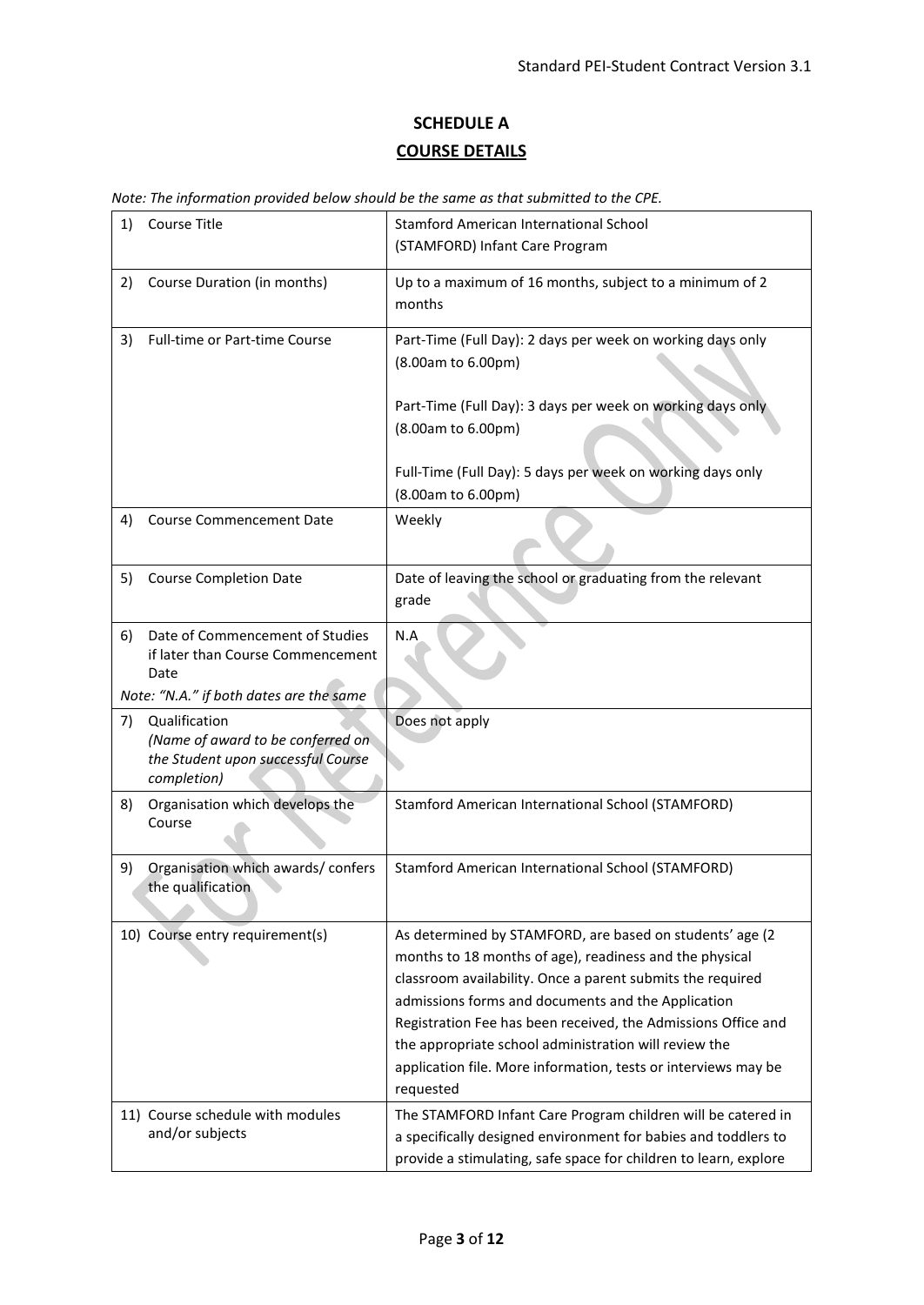|                                    | and grow. The STAMFORD Infant Care Program offers parents        |  |  |
|------------------------------------|------------------------------------------------------------------|--|--|
|                                    | a unique space in which to care for and support the              |  |  |
|                                    | development of their baby/infant.                                |  |  |
|                                    |                                                                  |  |  |
|                                    | https://www.sais.edu.sg/curriculum/early-years-learning          |  |  |
| 12) Scheduled holidays (public and | The STAMFORD Infant Care Program runs every working day          |  |  |
| school) and/or semester/term break | except on gazetted Singapore public holidays for forty-eight     |  |  |
| for course                         | (48) weeks every year, from 8.00am to 6.00pm each working        |  |  |
|                                    | day that the STAMFORD Infant Care Program runs.                  |  |  |
|                                    |                                                                  |  |  |
|                                    | The STAMFORD Infant Care Program will not be available for       |  |  |
|                                    | two (2) weeks in June/July and two (2) weeks in                  |  |  |
|                                    | December/January every year.                                     |  |  |
|                                    |                                                                  |  |  |
|                                    | Public holidays are advised by the Singapore Ministry of         |  |  |
|                                    | Manpower and are sometimes varied or confirmed                   |  |  |
|                                    | throughout the year.                                             |  |  |
|                                    |                                                                  |  |  |
| 13) Examination and/or other       | Not applicable                                                   |  |  |
| assessment period                  |                                                                  |  |  |
|                                    |                                                                  |  |  |
| 14) Expected examination results   | Electronic portfolio updates, which follow each child's personal |  |  |
| release date                       | development and share these moments through photographs,         |  |  |
|                                    | videos and text, will be provided to parents at periodic         |  |  |
|                                    | intervals to be determined by STAMFORD.                          |  |  |
| 15) Expected award conferment date | N.A.                                                             |  |  |
|                                    |                                                                  |  |  |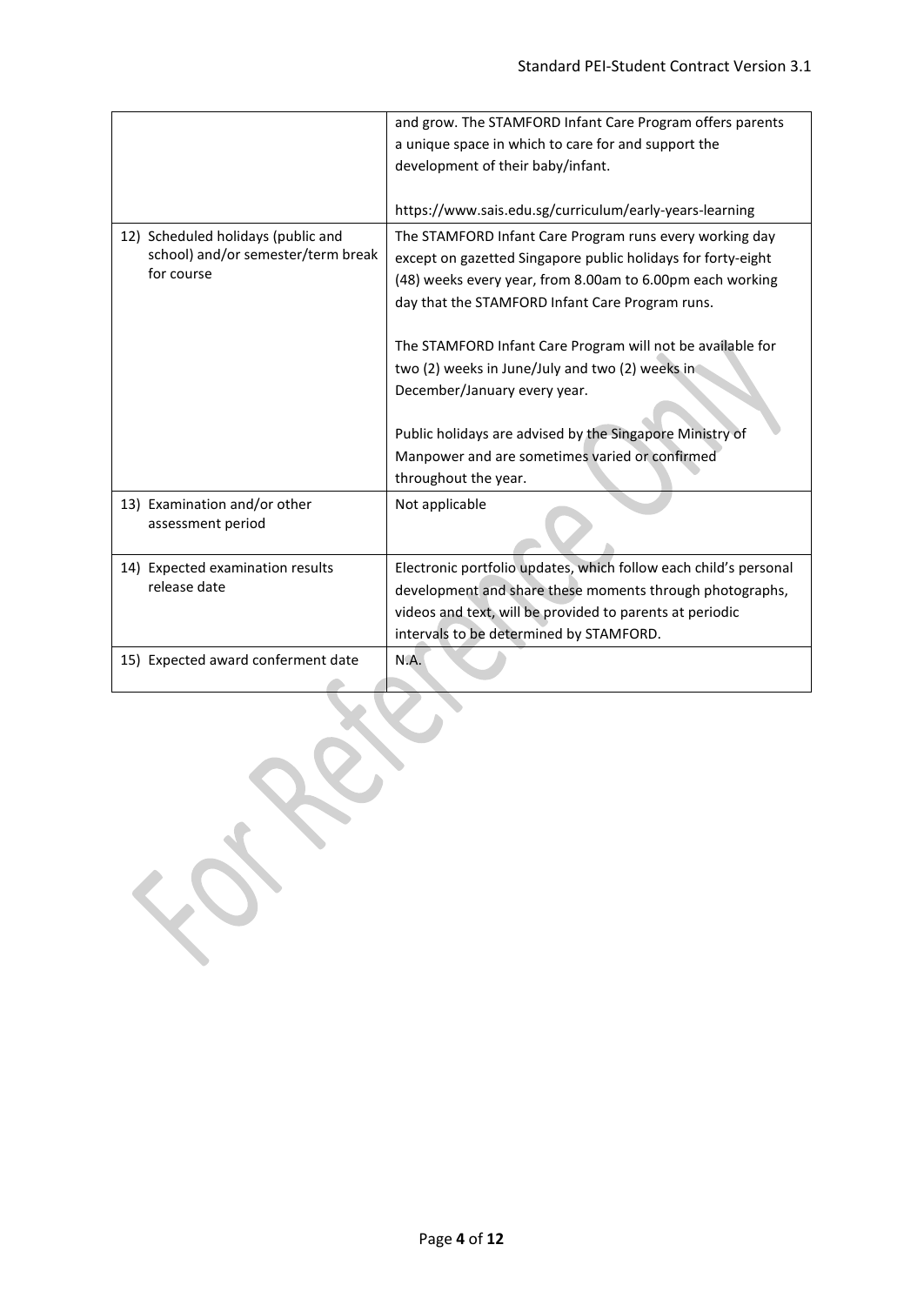# **SCHEDULE B COURSE FEES**

| <b>Fees Breakdown</b><br>Note: show full breakdown of total payable course fees                                                                                                                                                                                                               | <b>Total Payable</b><br>(with GST, if any)<br>(S5)     |
|-----------------------------------------------------------------------------------------------------------------------------------------------------------------------------------------------------------------------------------------------------------------------------------------------|--------------------------------------------------------|
| STAMFORD Infant Care Program 2 days (Part-Time, Full Day)<br><b>Course Fee</b><br>Included in Course Fee:<br>Consumables (excluding infant diapers, infant milk<br>formula and infant feeding bottles to be supplied by<br>parents)<br>Catering<br><b>Medical Insurance Fee</b><br><b>GST</b> | S\$1,347.00 per month<br>(Includes 7% GST)<br>S\$88.12 |
| Late Pick Up Charge<br>will be charged for children who are picked up after 6.00pm<br>each working day that the STAMFORD Infant Care Program<br>runs                                                                                                                                          | S\$10.00 per 10 minute<br>block                        |
| Total Course Fees Payable: ^                                                                                                                                                                                                                                                                  | S\$16,164.00 per year<br>(Includes 7% GST)<br>Monthly  |
| <b>No of Payments:</b>                                                                                                                                                                                                                                                                        | (payable 2 months in<br>advance)                       |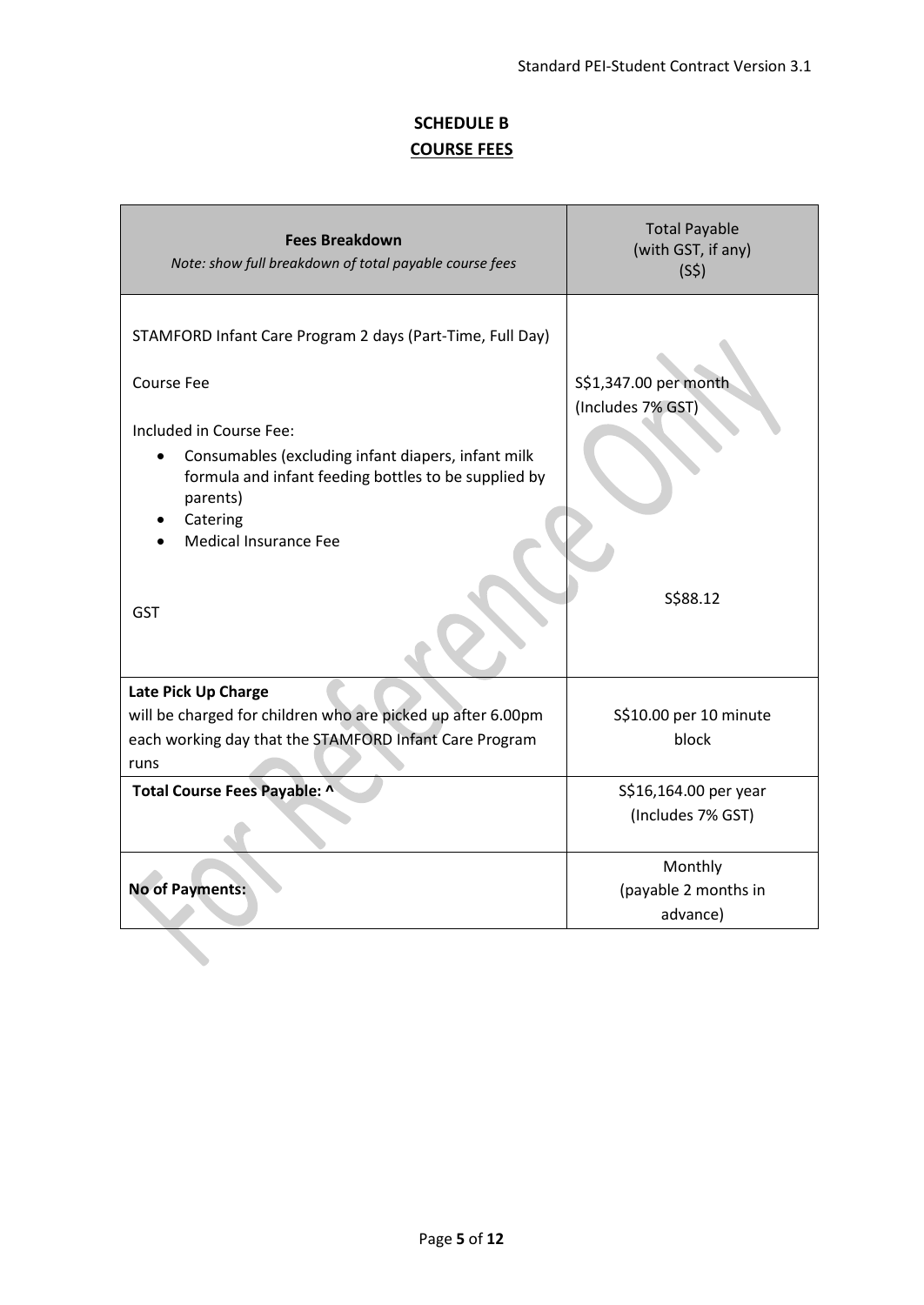| <b>Fees Breakdown</b><br>Note: show full breakdown of total payable course fees                                                                      | <b>Total Payable</b><br>(with GST, if any)<br>(S5) |  |  |  |
|------------------------------------------------------------------------------------------------------------------------------------------------------|----------------------------------------------------|--|--|--|
| <b>STAMFORD Infant Care Program 3 days (Part-Time, Full Day)</b>                                                                                     |                                                    |  |  |  |
| <b>Course Fee</b><br>Included in Course Fee:                                                                                                         | S\$1,829.00 per month<br>(Includes 7% GST)         |  |  |  |
| Consumables (excluding infant diapers, infant milk<br>formula and infant feeding bottles to be supplied by<br>parents)<br>Catering                   |                                                    |  |  |  |
| <b>Medical Insurance Fee</b>                                                                                                                         |                                                    |  |  |  |
| <b>GST</b>                                                                                                                                           | S\$119.65                                          |  |  |  |
| Late Pick Up Charge<br>will be charged for children who are picked up after 6.00pm<br>each working day that the STAMFORD Infant Care Program<br>runs | S\$10.00 per 10 minute<br>block                    |  |  |  |
| Total Course Fees Payable: ^                                                                                                                         | S\$21,948.00 per year<br>(Includes 7% GST)         |  |  |  |
| No of Payments:                                                                                                                                      | Monthly<br>(payable 2 months in<br>advance)        |  |  |  |
| FOR                                                                                                                                                  |                                                    |  |  |  |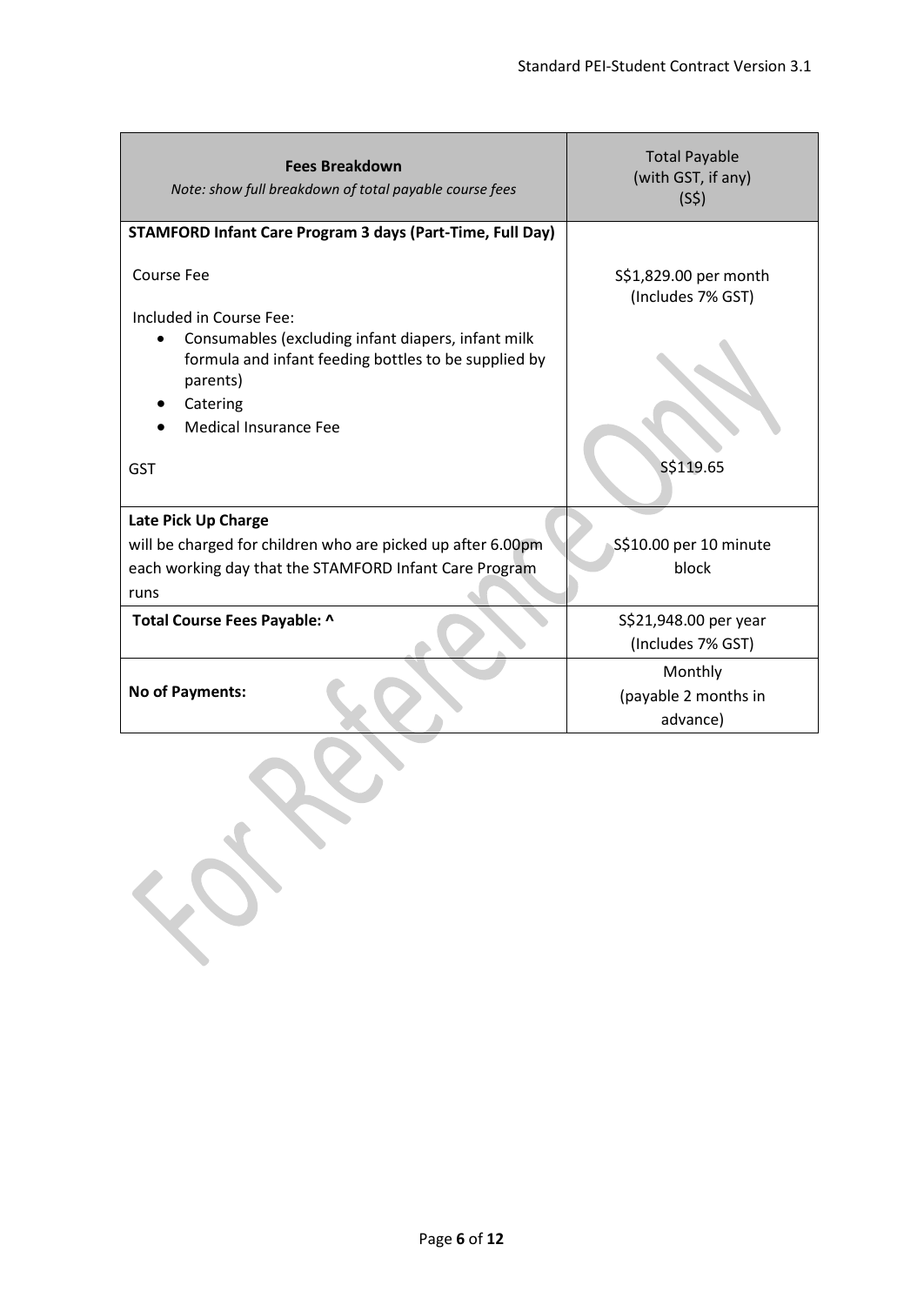| <b>Fees Breakdown</b><br>Note: show full breakdown of total payable course fees                                                                                                 | <b>Total Payable</b><br>(with GST, if any)<br>(S5) |
|---------------------------------------------------------------------------------------------------------------------------------------------------------------------------------|----------------------------------------------------|
| STAMFORD Infant Care Program 5 days (Full-Time, Full Day)                                                                                                                       |                                                    |
| <b>Course Fee</b>                                                                                                                                                               | S\$2,806.00 per month (includes<br>7% GST)         |
| Included in Course Fee:                                                                                                                                                         |                                                    |
| Consumables (excluding infant diapers, infant milk<br>$\bullet$<br>formula and infant feeding bottles to be supplied by<br>parents)<br>Catering<br><b>Medical Insurance Fee</b> |                                                    |
| <b>GST</b>                                                                                                                                                                      | S\$183.57                                          |
| Late Pick Up Charge                                                                                                                                                             |                                                    |
| will be charged for children who are picked up after 6.00pm                                                                                                                     | S\$10.00 per 10 minute                             |
| each working day that the STAMFORD Infant Care Program                                                                                                                          | block                                              |
| runs                                                                                                                                                                            |                                                    |
| Total Course Fees Payable: ^                                                                                                                                                    | S\$33,672.00 per year                              |
|                                                                                                                                                                                 | (Includes 7% GST)                                  |
| No of Payments:                                                                                                                                                                 | Monthly<br>(payable 2 months in<br>advance)        |

^ The total course fees payable should be fully protected as required by EduTrust FPS.

### **Billing**

\* Settlement of payment of Fees must be by the due date in order for the student to be eligible for continuing enrolment at the School.

### **Course Fee Discounts:**

Children enrolled in the STAMFORD Infant Care Program do not qualify for any other discount schemes in place at STAMFORD which are not related to the STAMFORD Infant Care Program. Any promotion or discount that STAMFORD may offer to children enrolled in the STAMFORD Infant Care Program from time to time is not shown in the figures above (in Schedule B), however this will be displayed in your course fee invoices as applicable.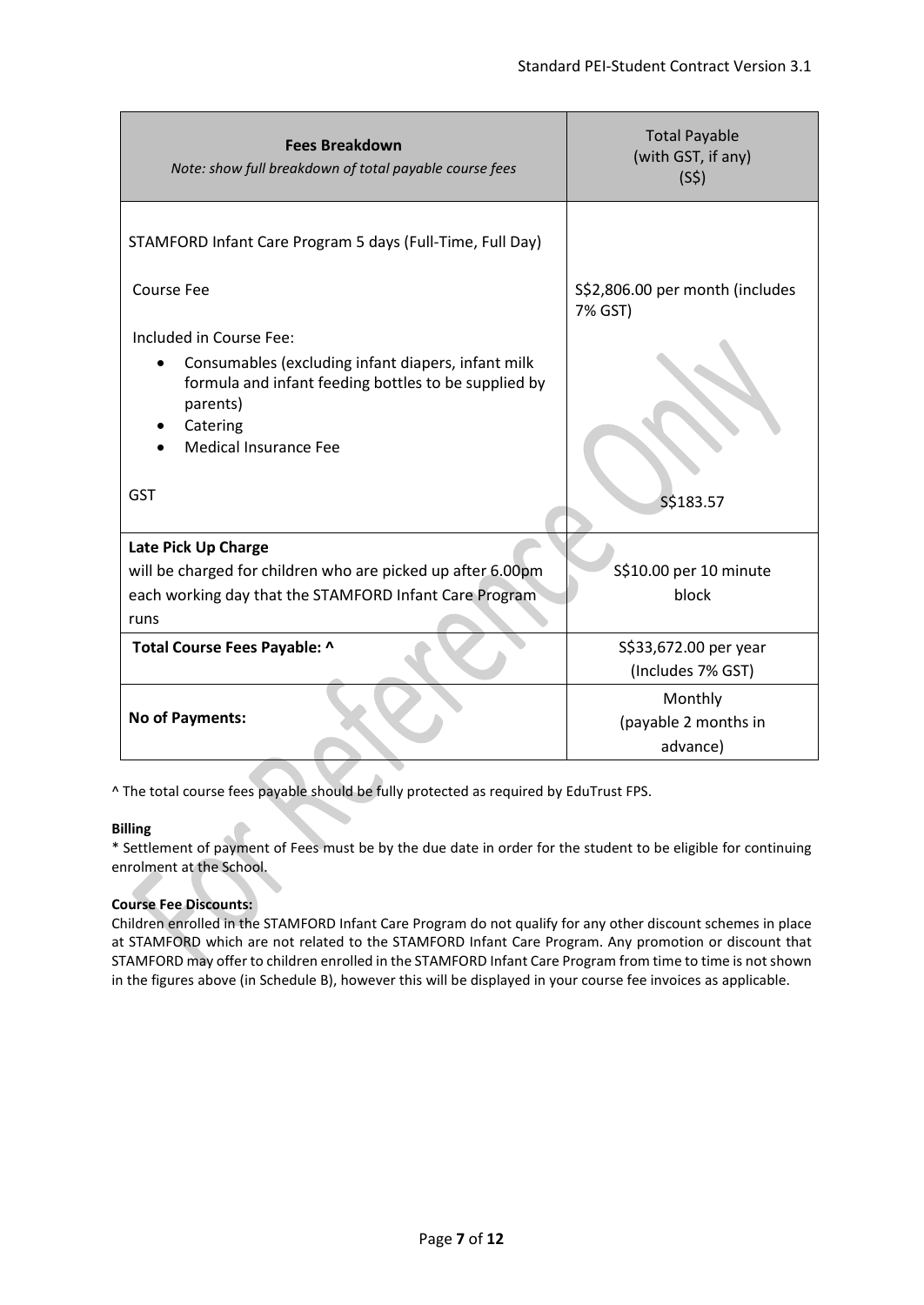## **SCHEDULE C MISCELLANEOUS FEES**<sup>3</sup>

| <b>Purpose of Fee</b>                                                       | Amount (with GST, if any)<br>and When Payable<br>(S5)                                                                                                                                                                                                                                     |
|-----------------------------------------------------------------------------|-------------------------------------------------------------------------------------------------------------------------------------------------------------------------------------------------------------------------------------------------------------------------------------------|
| Registration Fee (Once only, non-refundable, new enrolment<br>student only) | S\$500.00<br>Upon application<br>(If a STAMFORD Infant Care<br>Program student is enrolled<br>for more than 6 consecutive<br>months, the application fee<br>and enrolment fee for<br><b>STAMFORD'S Pre-Nursery</b><br>Program (for students above<br>18 months of age) will be<br>waived) |
| Bank / Transfer Charges                                                     | S\$20.00 - 30.00*<br>Varies between banks                                                                                                                                                                                                                                                 |
| Convenience charge where payment of fees is made via credit card            | 2.5% of the fee amount<br>payable                                                                                                                                                                                                                                                         |
| Penalty for late fee payment                                                | 2.0% per month on any<br>overdue amount                                                                                                                                                                                                                                                   |
| Convenience charge where payment of fees is made via bank<br>transfer       | $S$20.00 - 30.00*$<br>dependent on bank charges                                                                                                                                                                                                                                           |

\* These figures are estimates only and notification will be made of the actual amount prior to payment.

\_\_\_\_\_\_\_\_\_\_\_\_\_\_\_\_\_\_\_\_\_\_\_\_\_\_\_\_\_\_\_\_\_\_\_\_

<sup>3.</sup> Miscellaneous Fees refer to any non-compulsory fees which the students pay only when applicable. Such fees are normally collected by the PEI when the need arises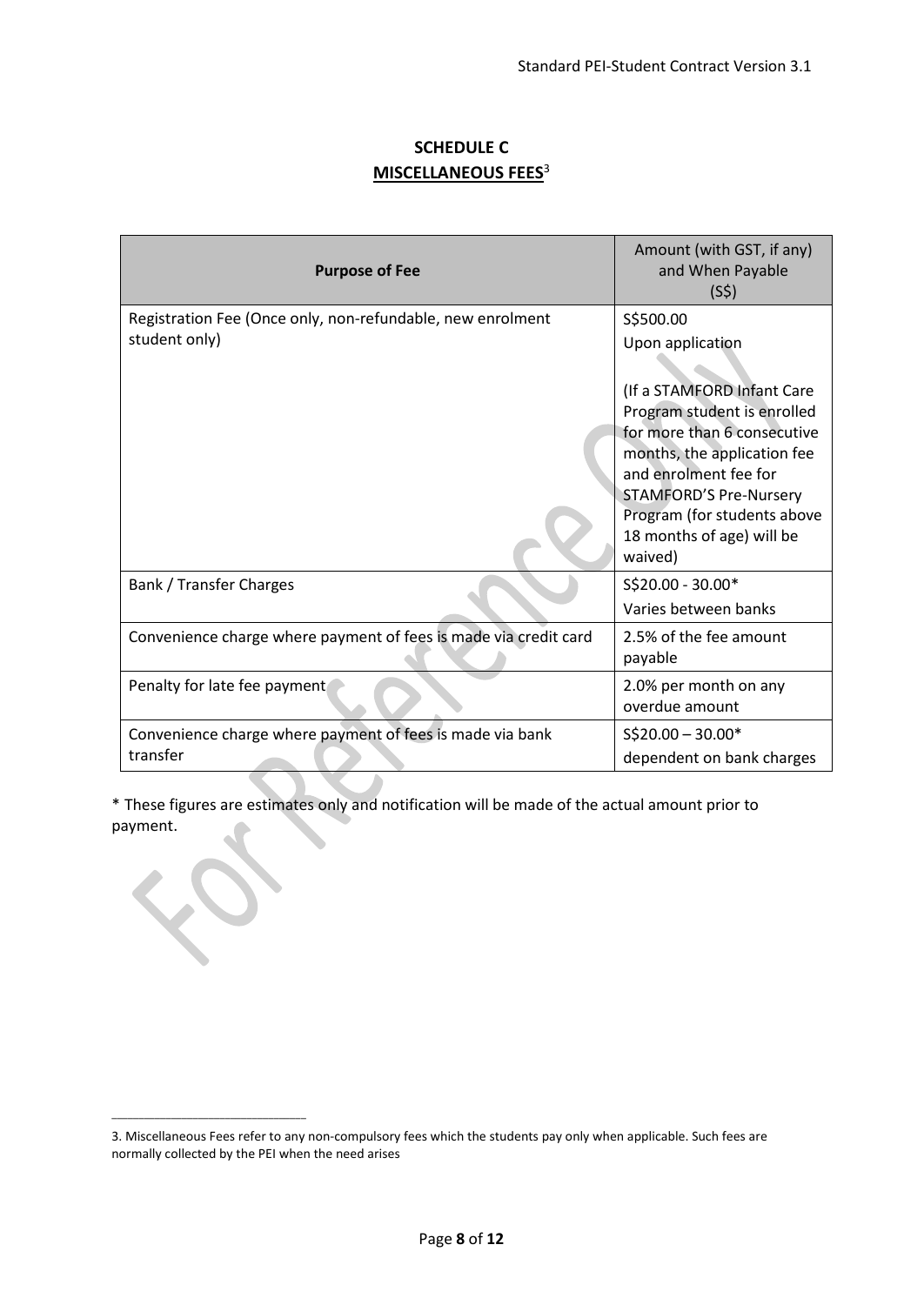## **SCHEDULE D REFUND TABLE**

The STAMFORD Infant Care Program runs every working day except on gazetted Singapore public holidays for forty-eight (48) weeks every year, from 8.00am to 6.00pm each working day that the STAMFORD Infant Care Program runs. The STAMFORD Infant Care Program will not be available for two (2) weeks in June/July and two (2) weeks in December/January every year. Course fees are charged on a monthly basis and are to be paid two (2) months in advance of the actual commencement date.

| % of [the amount of fees paid under<br>Schedules B and C]                                  | If Student's written notice of withdrawal is received:                                                                                                                                            |  |
|--------------------------------------------------------------------------------------------|---------------------------------------------------------------------------------------------------------------------------------------------------------------------------------------------------|--|
| 100%                                                                                       | On or before the expiry of the seven (7) working day<br>cooling-off period after this STAMFORD Infant Care<br>Student Contract is signed, there will be a full refund of any<br>Course Fees paid. |  |
| 0%                                                                                         | After the expiry of the seven (7) working day cooling-off<br>period after this STAMFORD Infant Care Student Contract<br>is signed, there will be no refund of any Course Fees paid.               |  |
| The Registration Fee is strictly non-refundable and non-transferable in all circumstances. |                                                                                                                                                                                                   |  |

A formal notification of withdrawal from the STAMFORD Infant Care Program is required at least two (2) calendar months in advance of the intended withdrawal date. Withdrawal dates are only permitted to be on the last day of a month, and full payment for the month will be payable irrespective of the student's actual last day.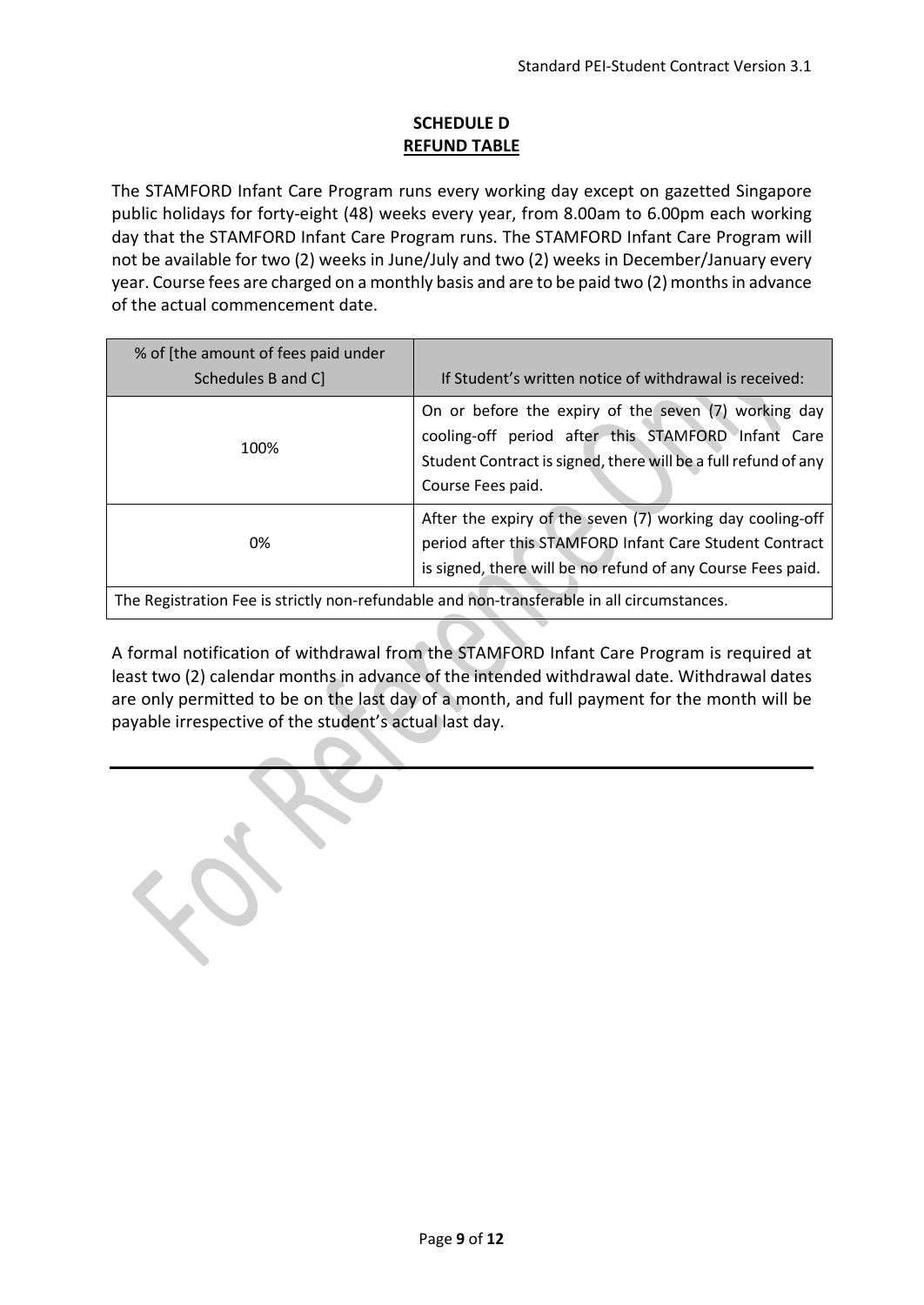The parties hereby acknowledge and agree to the terms stated in this Contract.

SIGNED by the PEI

Mark Wergel

Authorized Signatory of the PEI Seal of PEI Name: Dr. Mark Wenzel Title: Superintendent Date:

SIGNED by the parent or legal guardian (if the student is under eighteen (18) years of age)

\_\_\_\_\_\_\_\_\_\_\_\_\_\_\_\_\_\_\_\_\_\_\_\_\_\_\_\_ \_\_\_\_\_\_\_\_\_\_\_\_\_\_\_\_\_\_\_\_\_\_\_\_\_\_\_\_

By marking this tick box, I hereby declare that I am the parent/legal guardian identified at the top of page 1 of this contract and agree that my marking of this tick box is intended to be equivalent to applying my personal written signature on this contract and may be relied upon by the School to the same extent. Further, by marking this tick box, I declare that all the information submitted by me in this contract is true and accurate and I hereby accept and agree to be bound by all the terms and conditions of this contract and the terms, conditions and policies of the School.

Date: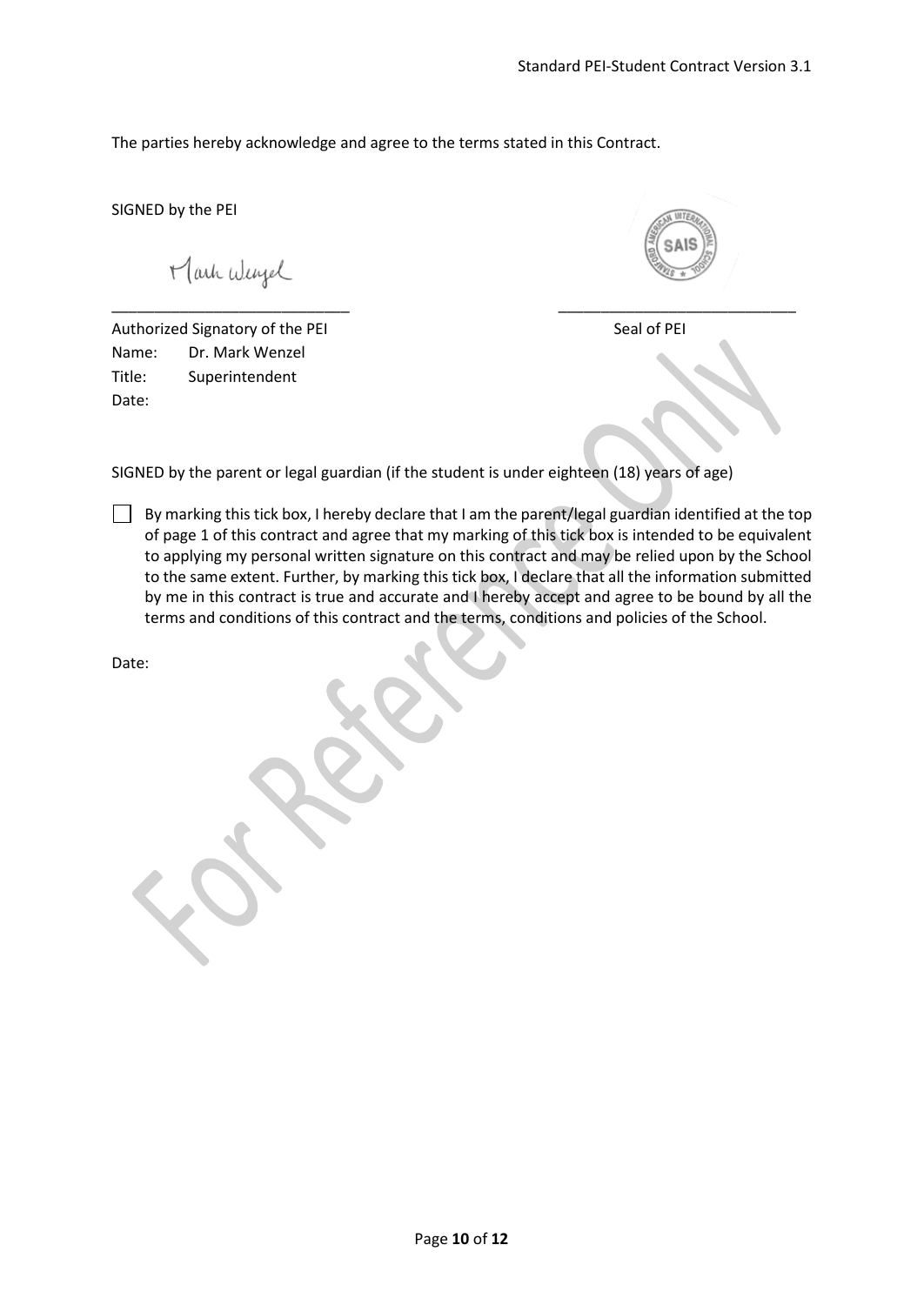## **Regulation 25(5)(b)**

## **FORM 12 PRIVATE EDUCATION ACT (No. 21 of 2009) PRIVATE EDUCATION REGULATIONS**

#### **ADVISORY NOTE TO STUDENTS**

This note is for a prospective student.

You are strongly encouraged to thoroughly research on the private education institution (PEI) conducting the course before signing up for any course. You should consider, for example, the reputation of the PEI, the teacherstudent ratio of its classes, the qualifications of the teaching staff, and the course materials provided by the PEI.

By signing and returning the Student Contract (the "Contract"), you agree to the terms and conditions which will bind you and the PEI, if you accept the PEI's offer of a place in a course of study offered or provided by the PEI.

You should ask the PEI to allow you to read a copy of the Contract (with all blanks filled in and options selected) in both English and the official language of your home country, if necessary. For your own protection, you should review all the PEI's policies, and check carefully that you agree to all the terms of the Contract, including the details relating to each of the following sections, before signing the Contract:

a. The duration of the course, including holidays and examination schedules, and contact hours by days and week;

- b. The total fees payable, including course fees and other related costs;
- c. Dates when respective payments are due;
- d. The refund policy in the event of voluntary withdrawal (by you) or enforced dismissal from the course or programme (by PEI);
- e. The Fee Protection Scheme you are subscribed to and its coverage;
- f. The dispute resolution methods available; and

v.

A

 $\Delta \mathbf{r}$ 

- g. Information about the PEI's policies on academic and disciplinary matters.
- h. The degree or diploma or qualifications which will be awarded to you upon successful completion of the course.

If you have any doubts about the contents of the Contract, or if the terms are different from what the agent or the PEI have informed you previously, or advertise, you should always seek advice and/ or clarifications before signing the Contract.

This portion below is to be completed by the signatory of the Student Contract, i.e. either the student, or if the student is below the age of 18, his parent or guardian.

|                                   |                 | NRIC/Passport number                                                                                   |
|-----------------------------------|-----------------|--------------------------------------------------------------------------------------------------------|
| (name of student/parent/quardian) |                 | (NRIC/passport no.)                                                                                    |
|                                   |                 | have read and understood this advisory note before signing the Student Contract for myself / my ward** |
|                                   | (NRIC/passport) | with Stamford American International School.                                                           |
| (name of ward)                    |                 | (name of PEI)                                                                                          |

#### **SIGNED by the parent or legal guardian (if the student is under eighteen (18) years of age)**

By marking this tick box, I hereby declare that I am the parent/legal guardian identified above and agree that my marking of this tick box is intended to be equivalent to applying my personal written signature on this contract and may be relied upon by the School to the same extent. Further, by marking this tick box, I declare that all the information submitted by me in this contract is true and accurate and I hereby accept and agree to be bound by all the terms and conditions of this contract and the terms, conditions and policies of the School.

Date: